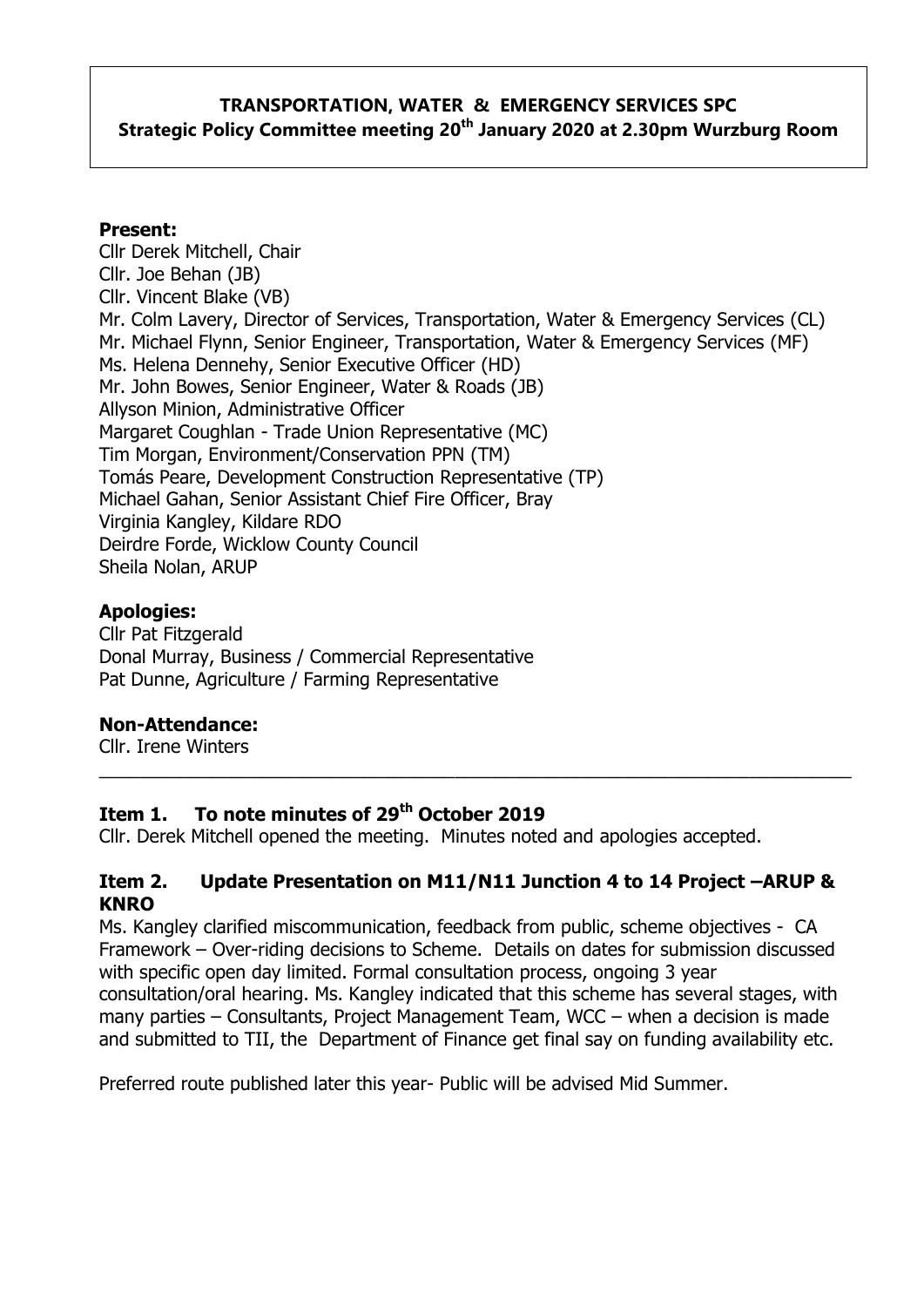- **Item 3. From meeting of 29/10/2019 – Updates on Suggested Policy Areas for Review & SPC contribution to policy in these areas as part of Work Programme for 2020**
	- **Pay Parking Byelaw Review**
	- **Public Transport – impact of Climate Change from Climate SPC**
	- **Full time Fire Service in North Wicklow – bring original review**

### **Pay Parking Byelaws Review**

#### **Pay Parking**

It was noted that Pay parking is a Countywide function and Byelaws adopted in 2017 will commence review. Bray MD office now manage all the back office functions in relation to pay parking across Bray, Greystones, Wicklow & Arklow. It is proposed as review commences that a public consultation will be held. The review Byelaws, with proposed changes, will be across these four sub areas, with 4 town separate appendices. Review will go to Districts first, and then public consultation. Further areas outside the main towns can be added, for example parking in Blessington - separate schedule.

The matter of clamping was raised, and it was confirmed that there is no provision for clamping within the current bye laws, and any amendnments to the byelaws would be a decision of the elected members

On review of the byelaws further areas outside the main towns can be added, for example parking in Blessington - separate schedule.

#### **Public Transport –Impact of Climate Change from Climate SPC**

It was noted that the next meeting of the Climate Change SPC was scheduled for  $30<sup>th</sup>$ January 2020 and at that meeting it was hoped to identify specific actions that would be forwarded to this SPC for consideration. Climate Adoption Officer to be appointed

#### **Full time Fire Service in North Wicklow** –

It was noted that a copy of the review, is available on the WICKLOW.ie website. and members noted that it was a comprehensive report and to take it away to read. Michael Gahan, ACFO discussed the current report with members. Colm Lavery, DOS referred to County Development Plan population, Fire Risk Assessment used nationally, extra industrial development in area etc.

.The SPC Committee requested an update review of the original figures and data contained therein, based on increased population and the number of people living in the area now and in the future. Michael Gahan undertook to take the request for more updated figures, and indicated that this would be looked at and report to next SPC meeting.

As an SPC committee the other areas that this committee could contribute to and develop policy in the area of fire were discussed. The SPC was asked to consider their contribution across areas of prevention and protection and develop such areas as

- Building Control in Bray Fire Station making building safer for people.
- Smoke concerns, school projects, can we increase contribution across vulnerable areas?
- Community Fire Service visiting homes, better effect costing €4m every year.
- Fire Prevention Policy monitor effectiveness
- Fire Safety tasks in this area €22k of smoke alarms to distribute